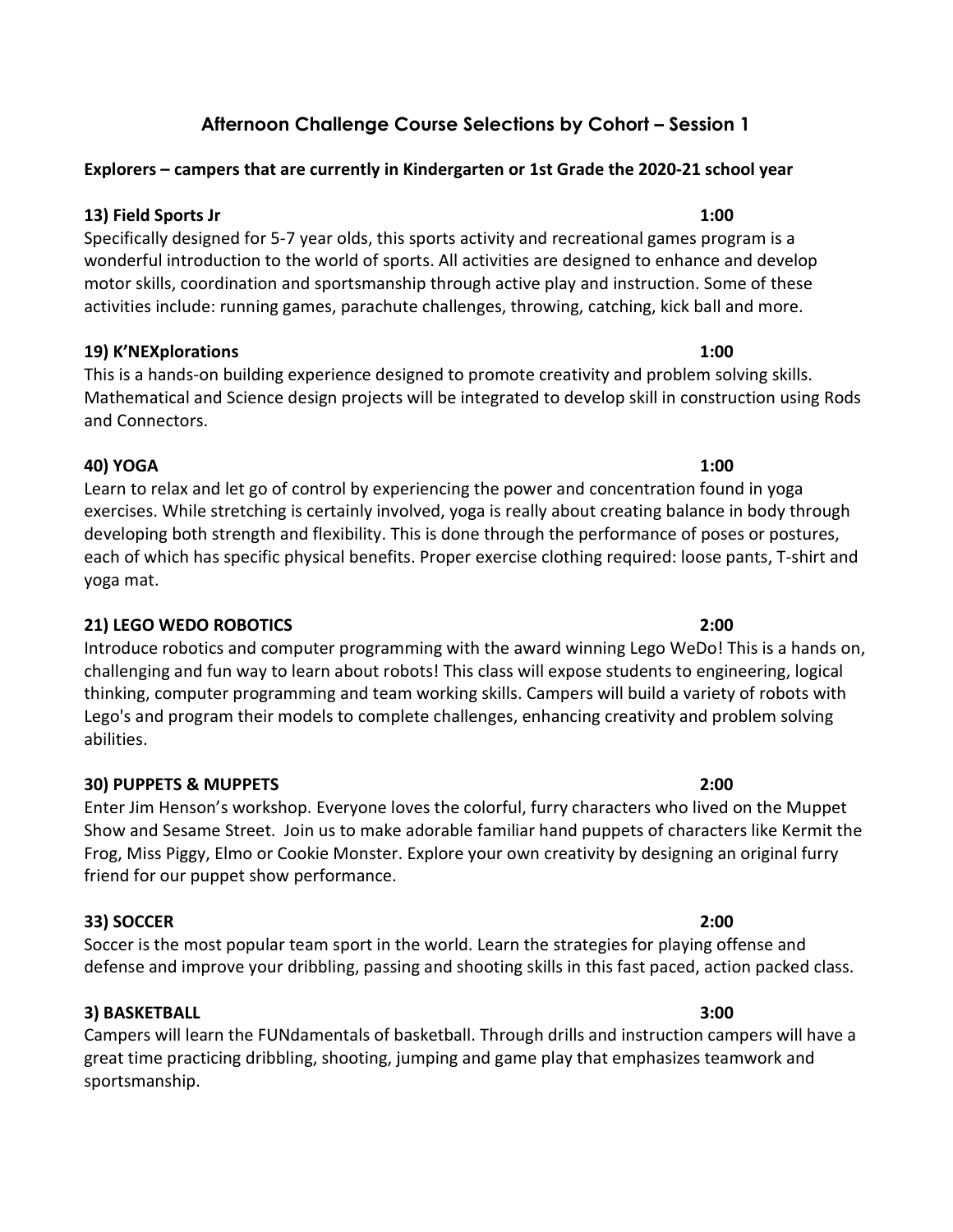### 4) BOLD Pop Dance 3:00

This vibrant dance class blends the energy, freestyling, storytelling and power of hip hop and breaking, with jazz technique, while embracing the creativity of the dancers. Students will develop musicality, choreographic skills, strength, teamwork and confidence both onstage and off. A signature of all BOLD Arts programs is that each person's individual strengths and personality shine through the work we create together. All students will have the opportunity for a virtual performance at the end of the session. Taught by BOLD Arts.

## 16) IT'S A SMALL WORLD 3:00

Through music and songs, we will discover many countries and their musical culture: Korea, France, Ireland, Africa and the United States. You will build a likembe, also called kalimba and make your own "one of a kind" instrument out of recycled materials.

# 21) LEGO WEDO ROBOTICS 3:00

Introduce robotics and computer programming with the award winning Lego WeDo! This is a hands on, challenging and fun way to learn about robots! This class will expose students to engineering, logical thinking, computer programming and team working skills. Campers will build a variety of robots with Lego's and program their models to complete challenges, enhancing creativity and problem solving abilities.

## 18) KITE RUNNERS 3:00

Kite flying is a very popular pastime in many countries including China where they were invented and which hosts the largest international kite festival on Earth. Colorful designs often emulate flying insects, birds and other animals. Campers will build artistic Chinese inspired life size and decorative kites to fly in the Challenge Camp sky.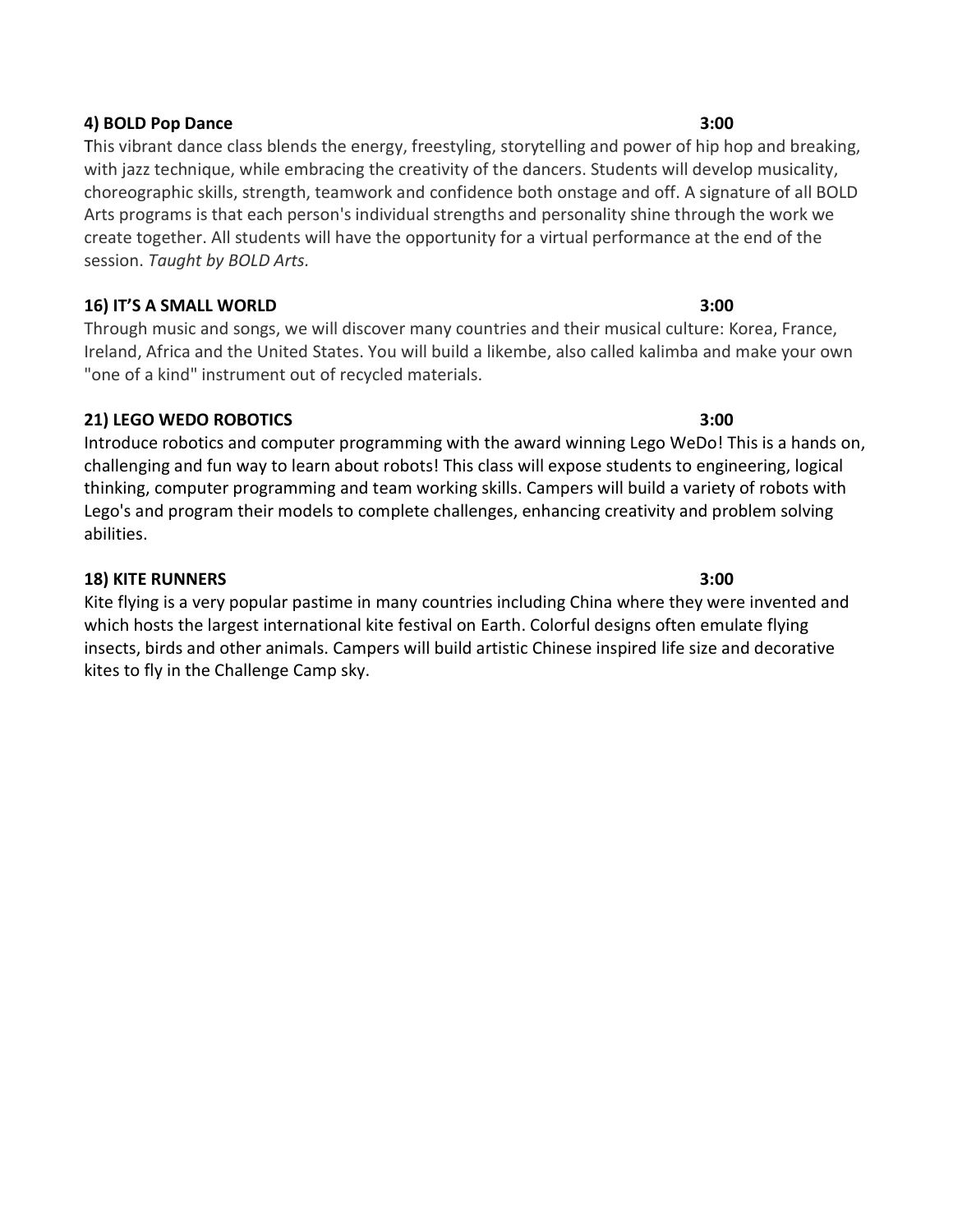## Pioneers – campers that are currently in 2nd or 3rd Grade the 2020-21 school year

## 9) DIGITAL COMICS 1:00

Digital graphic comics and stories are extremely popular with campers of all ages! In this engaging digital storytelling class we will read, write and illustrate our own comics and designs. You don't have to be an artist as there is themed art from you to pick from, incredible animation and loads of templates to start story building with! If you have an idea, you can quickly create visually dazzling content for your story. Create and animate your characters, word balloons, sound effects and bring your original stories to life on screen!

### 19) K'NEXplorations 1:00

This is a hands-on building experience designed to promote creativity and problem solving skills. Mathematical and Science design projects will be integrated to develop skill in construction using Rods and Connectors.

## 25) NINJA WARRIOR 1:00

In this active class, campers will have fun exploring movement through creative elements. Utilizing props and obstacle courses, all will be physically challenged in a multitude of ways helping them gain body awareness and coordination. Campers will explore a range of movements including dynamic jumping, leaping and running as well as more controlled balance and stretching. Speed and endurance will be improved as well as elements of engagement and focus. The goal of this class is to build body confidence and have fun.

### 35) SURVIVOR! 1:00

Orienteering, wilderness survival and emergency preparedness is about more than just lighting a fire and pitching a tent. Campers can build a water filter from found objects, communicate with emergency signaling methods, build shelter, find food, make emergency fires more than 5 different ways...even with a cell phone. We will have a scavenger hunt, play camouflage and learn Geocaching. Our session will end with a "wild marshmallow" hunt, s'mores, stories and songs.

# 40) YOGA 1:00

Learn to relax and let go of control by experiencing the power and concentration found in yoga exercises. While stretching is certainly involved, yoga is really about creating balance in body through developing both strength and flexibility. This is done through the performance of poses or postures, each of which has specific physical benefits. Proper exercise clothing required: loose pants, T-shirt and yoga mat.

# 8) DASH ROBOTICS 2:00

Woohoo, meet Dash, a real robot that will make learning to code fun. Responding to voice, navigating objects, dancing, and singing, Dash is the robot you always dreamed of having. Campers will use Wonder, Blockly, and other apps to create new behaviors for Dash — doing more with robotics than ever possible. Let Dash open a canvas for exploration and collaboration by unleashing your creativity as you program Dash to greet you, deliver a message to a friend, follow you on a journey, and become a true partner in fun. Robot Fee: \$150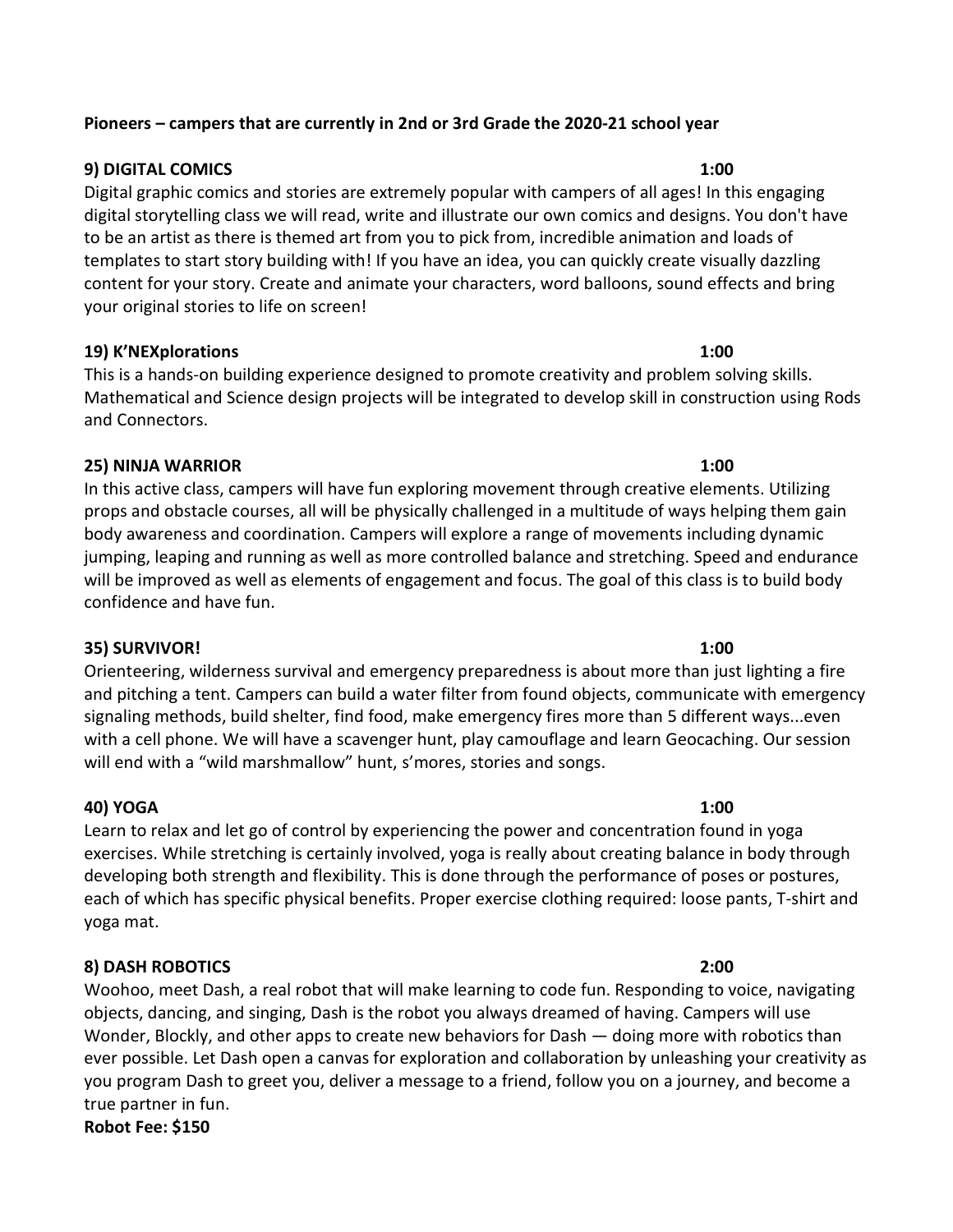### 30) PUPPETS & MUPPETS 2:00

Enter Jim Henson's workshop. Everyone loves the colorful, furry characters who lived on the Muppet Show and Sesame Street. Join us to make adorable familiar hand puppets of characters like Kermit the Frog, Miss Piggy, Elmo or Cookie Monster. Explore your own creativity by designing an original furry friend for our puppet show performance.

## 33) SOCCER 2:00

Soccer is the most popular team sport in the world. Learn the strategies for playing offense and defense and improve your dribbling, passing and shooting skills in this fast paced, action packed class.

# 21) LEGO WEDO ROBOTICS 2:00

Introduce robotics and computer programming with the award winning Lego WeDo! This is a hands on, challenging and fun way to learn about robots! This class will expose students to engineering, logical thinking, computer programming and team working skills. Campers will build a variety of robots with Lego's and program their models to complete challenges, enhancing creativity and problem solving abilities.

## 3) BASKETBALL 3:00

Campers will learn the FUNdamentals of basketball. Through drills and instruction campers will have a great time practicing dribbling, shooting, jumping and game play that emphasizes teamwork and sportsmanship.

### 4) BOLD Pop Dance 3:00

This vibrant dance class blends the energy, freestyling, storytelling and power of hip hop and breaking, with jazz technique, while embracing the creativity of the dancers. Students will develop musicality, choreographic skills, strength, teamwork and confidence both onstage and off. A signature of all BOLD Arts programs is that each person's individual strengths and personality shine through the work we create together. All students will have the opportunity for a virtual performance at the end of the session. Taught by BOLD Arts.

# 17) JAMMIN DRUMS 3:00

For beginners to intermediate players this is a totally "hands-on" and unique approach to studying rhythm in many forms. We will discuss the history of percussion and look at rhythms from around the world. There will be lessons on hand drums, drum circle and playing on a drum set! We will play other percussion instruments like congas, shakers, cow bells, tambourines and more. Don't miss this chance to learn and play with a real rock/jazz musician!

### 18) KITE RUNNERS 3:00

Kite flying is a very popular pastime in many countries including China where they were invented and which hosts the largest international kite festival on Earth. Colorful designs often emulate flying insects, birds and other animals. Campers will build artistic Chinese inspired life size and decorative kites to fly in the Challenge Camp sky.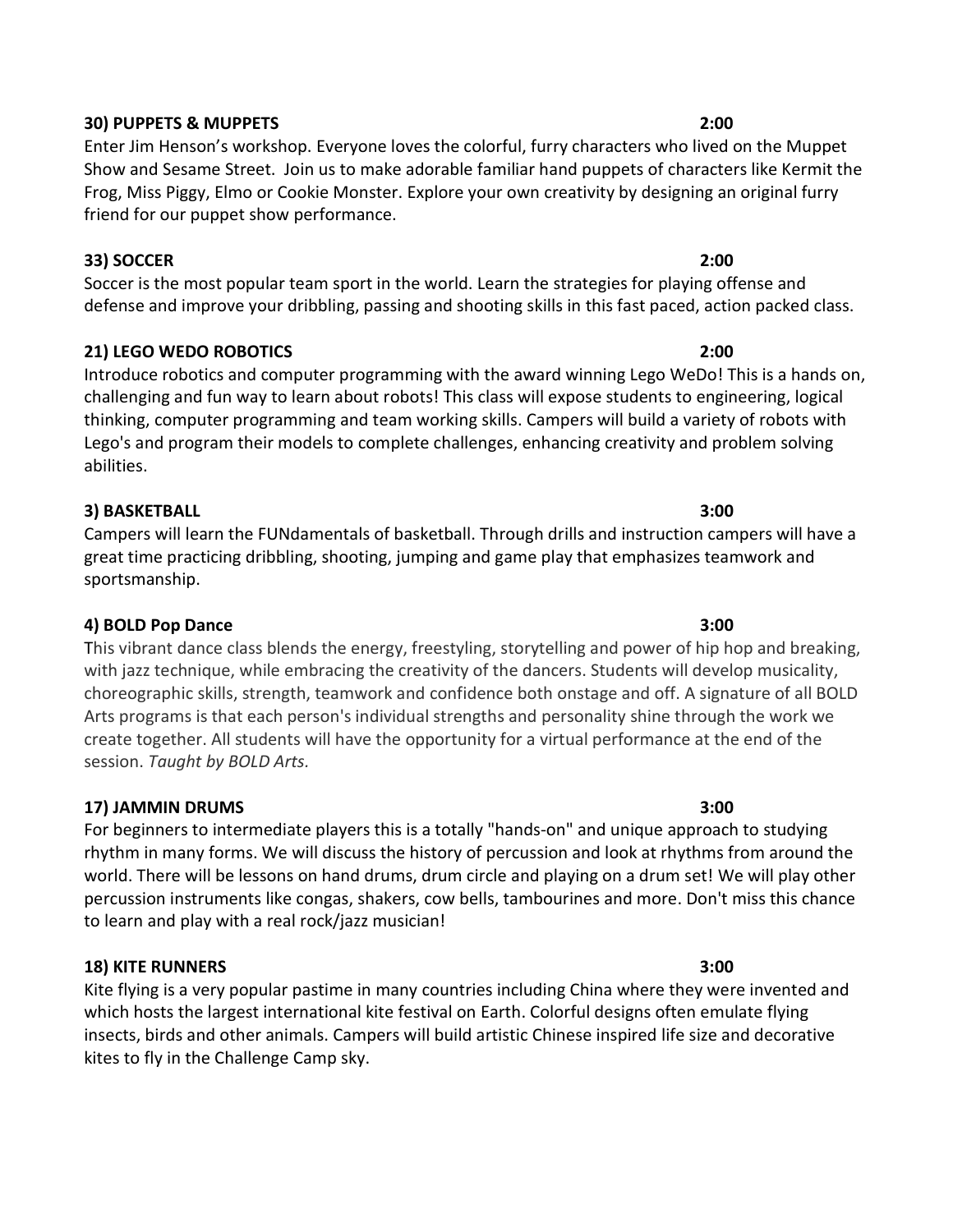# 21) LEGO WEDO ROBOTICS 3:00

Introduce robotics and computer programming with the award winning Lego WeDo! This is a hands on, challenging and fun way to learn about robots! This class will expose students to engineering, logical thinking, computer programming and team working skills. Campers will build a variety of robots with Lego's and program their models to complete challenges, enhancing creativity and problem solving abilities.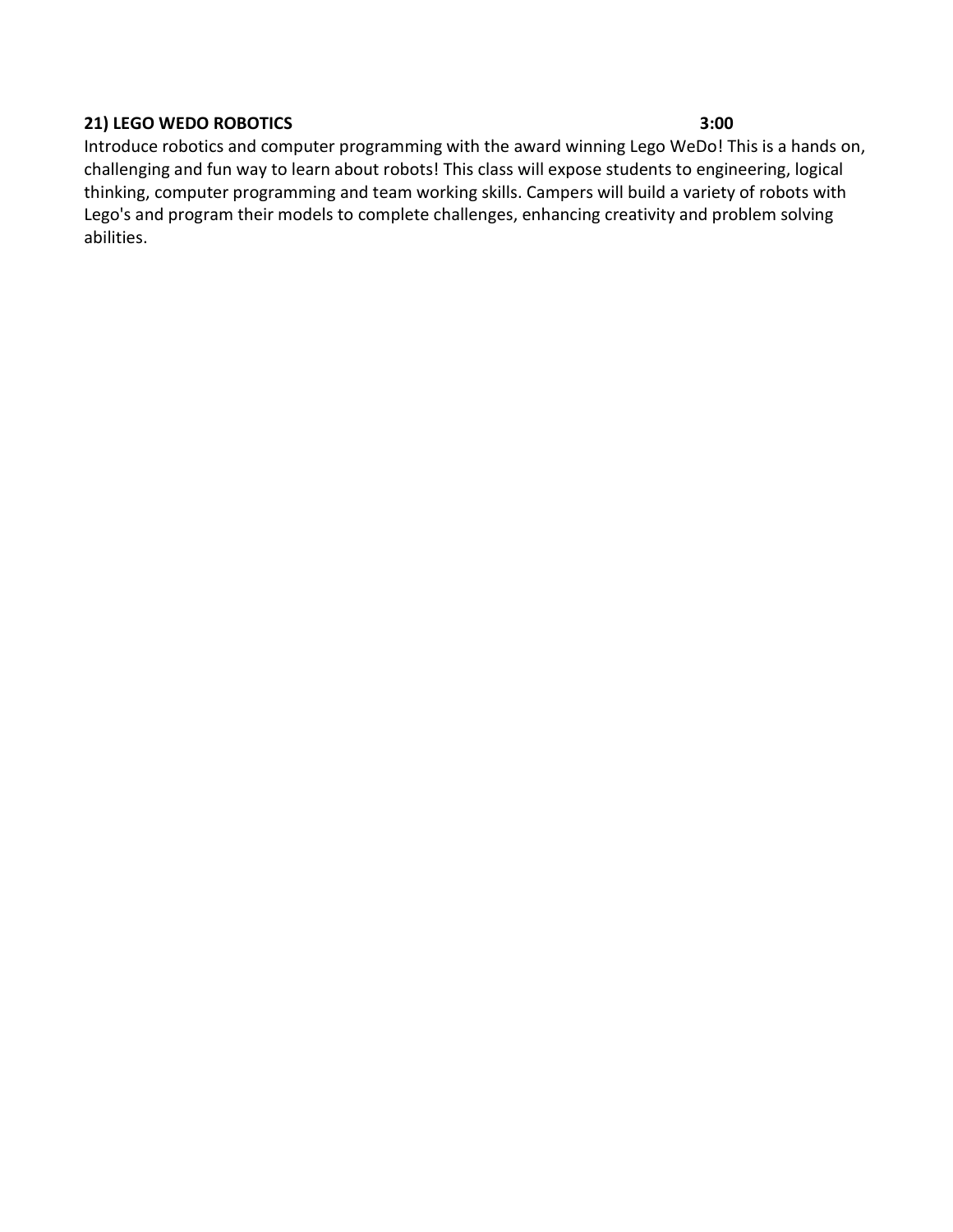### Innovators – campers that are currently in 4th or 5th Grade the 2020-21 school year

### 8) DASH ROBOTICS 1:00

Woohoo, meet Dash, a real robot that will make learning to code fun. Responding to voice, navigating objects, dancing, and singing, Dash is the robot you always dreamed of having. Campers will use Wonder, Blockly, and other apps to create new behaviors for Dash — doing more with robotics than ever possible. Let Dash open a canvas for exploration and collaboration by unleashing your creativity as you program Dash to greet you, deliver a message to a friend, follow you on a journey, and become a true partner in fun.

Robot Fee: \$150

### 11) DUNGEONS & DRAGONS 1:00

If you can imagine and think of lands and magical creatures, then you can play Dungeons and Dragons. Think of yourself as a character in a book. Imagine magical places and items – many surprises lie ahead.

### 20) LEGO MINDSTORMS 1:00

Bring the fascinating world of robotic technology alive with Lego Mindstorms EV3 Robots! This robotics course teaches the students the principles of assembling and operating an interactive Lego Robot. Mathematical standards will be addressed as well as hands on building of mechanical and electrical systems in robotics. Accurate measurement, geometric relationships, problem solving and reasoning skills will be stressed for success. Students will bring science to life utilizing many possible Lego designs in addition to their own creations.

## 29) PROJECT RUNWAY 1:00

Budding designers can create paper doll international wardrobe designs for tops, jeans, dresses, gowns and even shoes. Students will develop their own stylish textile designs from a variety of materials including fabric, gauze, cotton, tulle, silk, cardboard, linen, newspaper and feathers. Their runway collection will be stored in their stylish designer trunk of haute couture clothes collages in petite sculptures.

### 33) SOCCER 1:00

Soccer is the most popular team sport in the world. Learn the strategies for playing offense and defense and improve your dribbling, passing and shooting skills in this fast paced, action packed class.

### 36) SWEET & JOYFUL BAKING 1:00

In this baking class, we'll whip up a variety of different cookies and other sweet treats and focus on cookie decorating with amazing colors and styles! This class will offer artistic creativity while incorporating elements of math and science as it relates to baking. Campers will delight their families with the delicious goodies they will bring home to share.

### Baking Fee: \$90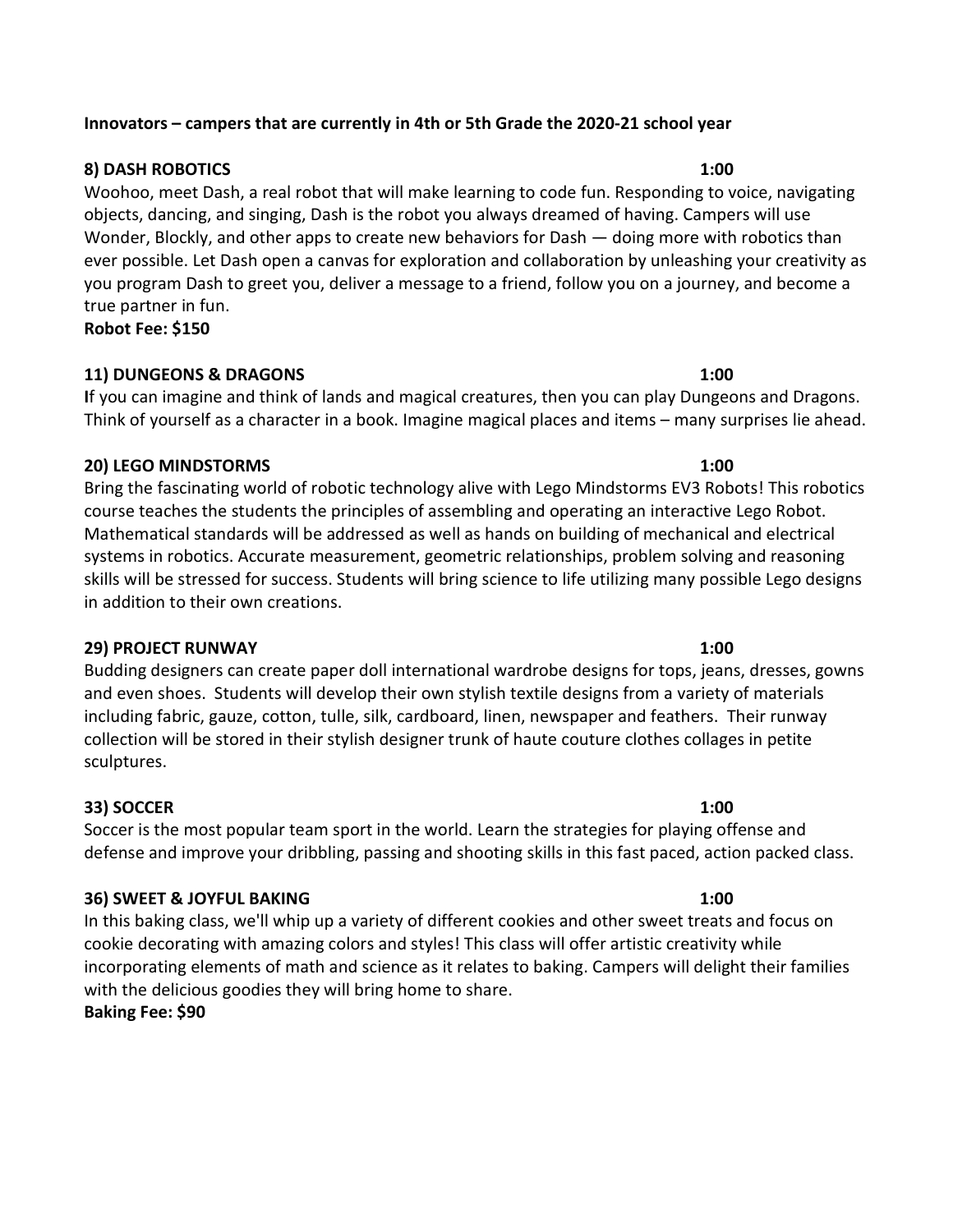### 4) BOLD Pop Dance 2:00

This vibrant dance class blends the energy, freestyling, storytelling and power of hip hop and breaking, with jazz technique, while embracing the creativity of the dancers. Students will develop musicality, choreographic skills, strength, teamwork and confidence both onstage and off. A signature of all BOLD Arts programs is that each person's individual strengths and personality shine through the work we create together. All students will have the opportunity for a virtual performance at the end of the session. Taught by BOLD Arts.

## 15) GUITAR JAM 2:00

Campers can be complete beginners to intermediate players. This is a course designed to teach the fundamentals of guitar performance. Students will learn to put together elementary chords, melody playing and proper hand techniques to have them playing along with their favorite musicians. Class is a fun environment where we study songs that the students select. The course provides a basic study in beginning music theory with a goal to emphasize guitar technique and performance. If you do not own a guitar, we have several that students can use during class.

## 26) ORIGAMI 2:00

The term origami comes from the Japanese words "Oru" meaning "folded" and "Kami" meaning "paper." It is an ancient art form spanning over 1000 years that has evolved into an international creative pastime! Through literature and folktale, we will learn the exquisite art of paper folding. Using a single (or several sheets) of decorative paper there are infinite creative possibilities and you will be amazed at the results of folding and manipulation! Part sculpture, part paper folding and all rigorous engineering. Origami today, embodies animals and fantasy figures in an array of dimensions.

### 25) NINJA WARRIOR 2:00

In this active class, campers will have fun exploring movement through creative elements. Utilizing props and obstacle courses, all will be physically challenged in a multitude of ways helping them gain body awareness and coordination. Campers will explore a range of movements including dynamic jumping, leaping and running as well as more controlled balance and stretching. Speed and endurance will be improved as well as elements of engagement and focus. The goal of this class is to build body confidence and have fun.

# 32) ROCKET UNIVERSITY 2:00

Students will train to be real "rocket scientists" and "aerospace engineers" in this inspired offering. In "Rocket University" you will learn about the history of rockets from ancient Chinese fireworks, to modern day spacecraft and military applications while discovering principals of launching, trajectories, thrust, navigation, flight paths, altitudes, orbits, recovery methods, safety and more! Students will receive their individual rocket kits and assemble them while applying what they have learned to their design and construction. You will launch your rockets and record data.

### Rocketry Fee: \$90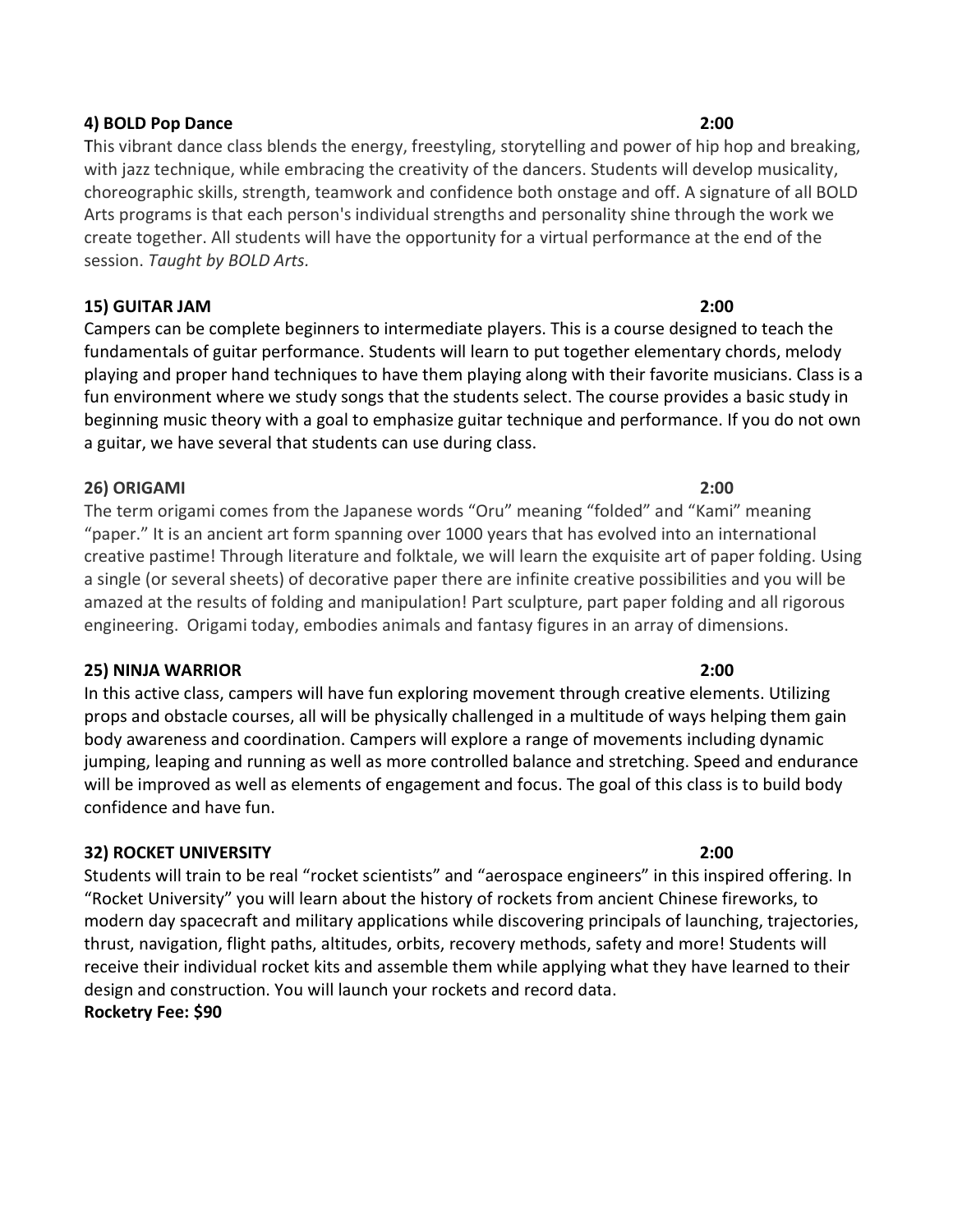Orienteering, wilderness survival and emergency preparedness is about more than just lighting a fire and pitching a tent. Campers can build a water filter from found objects, communicate with emergency signaling methods, build shelter, find food, make emergency fires more than 5 different ways...even with a cell phone. We will have a scavenger hunt, play camouflage and learn Geocaching. Our session will end with a "wild marshmallow" hunt, s'mores, stories and songs.

## 39) WIX Web Design 2:00

Creating interesting, dynamic Websites begins with knowing how to use the tools of Web design. We will be mastering Wix, an online software tool that will allow campers to create professional looking content. Through exploration of design concepts such as layout, contrast, readability, and interactive elements we will develop an understanding of what makes a great user experience. Campers will create websites on a variety of topics including movie reviews, game history, favorite musical genre, "how to..." and more. We will develop documentation skills through digital photography, explore proper digital citizenry and etiquette, and create interactive Web sites that will showcase campers interests.

# 2) AWESOME ILLUSIONS & PUZZLES 3:00

More than meets the eye! In this awesome workshop, inspired by New York City's Museum of Illusions, students will explore how neuroscience explains different optical illusions. We will use scientific principles to create our own using color, light and patterns. In this workshop campers will create puzzles and illusions that will both inspire and boggle the mind! Campers will create deceptive and misleading brain images like impossible waterfalls, visual paradoxes, mind-bending patterns, mirror illusions and create trick photography to provide a boost of brainpower and ignite your logic skills!

# 7) COMPUTER SIMULATION 3:00

Join us in the computer lab as we delve into simulated strategies and tactics with numerous engaging software titles. These include "Megaman" "Roller Coaster Creator". "2 Fast Driver", "Paintball Sim", "Dancing Craze", "Crazy Cooking" and more. Computer Sim continues to be one of the most popular classes at Challenge Camp!

# 9) DIGITAL COMICS 3:00

Digital graphic comics and stories are extremely popular with campers of all ages! In this engaging digital storytelling class we will read, write and illustrate our own comics and designs. You don't have to be an artist as there is themed art from you to pick from, incredible animation and loads of templates to start story building with! If you have an idea, you can quickly create visually dazzling content for your story. Create and animate your characters, word balloons, sound effects and bring your original stories to life on screen!

# 12) FENCING 3:00

En garde! Learn the exciting Olympic sport of fencing! Parry, cut, and lunge, as you improve strength, coordination, focus, balance and more. Fencing is a high-speed, exhilarating sport that relies on quick wits and cunning, and engages the entire body along with the mind… most importantly, it's FUN! Fencing Fee: \$100

# 35) SURVIVOR! 2:00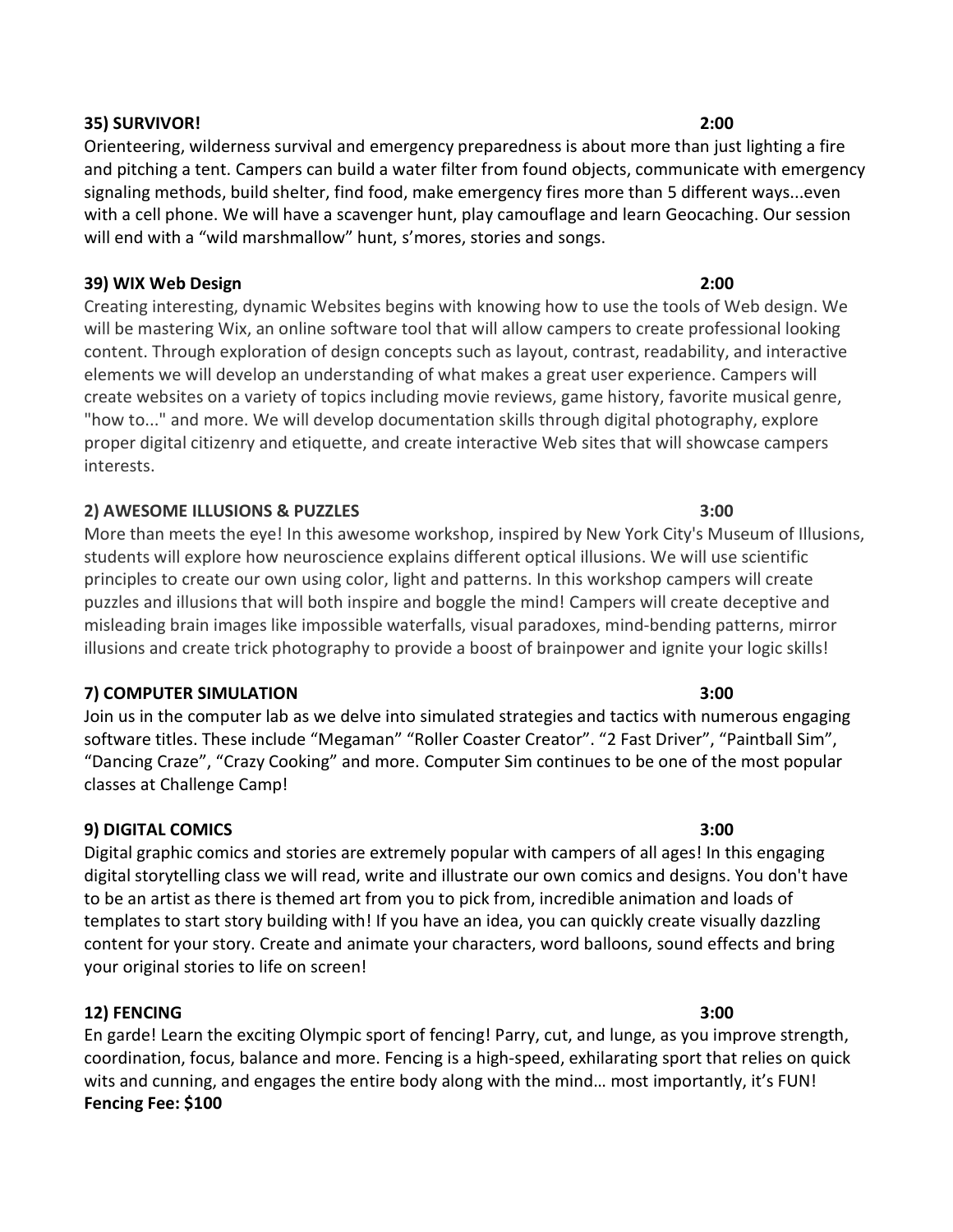### 22) MAGIC: THE GATHERING 3:00

Back by popular demand! A game battle in which you and your opponent represent powerful sorcerers attempting to drive each other from the lands of Dominia. Your deck holds your tools: creatures, land, spells and artifacts.

## 27) PICKLEBALL 3:00

This fast growing sport combines the elements of badminton, tennis and ping pong. Played on a court with paddles and wiffle balls, pickleball is easier than tennis and fun to play with your friends.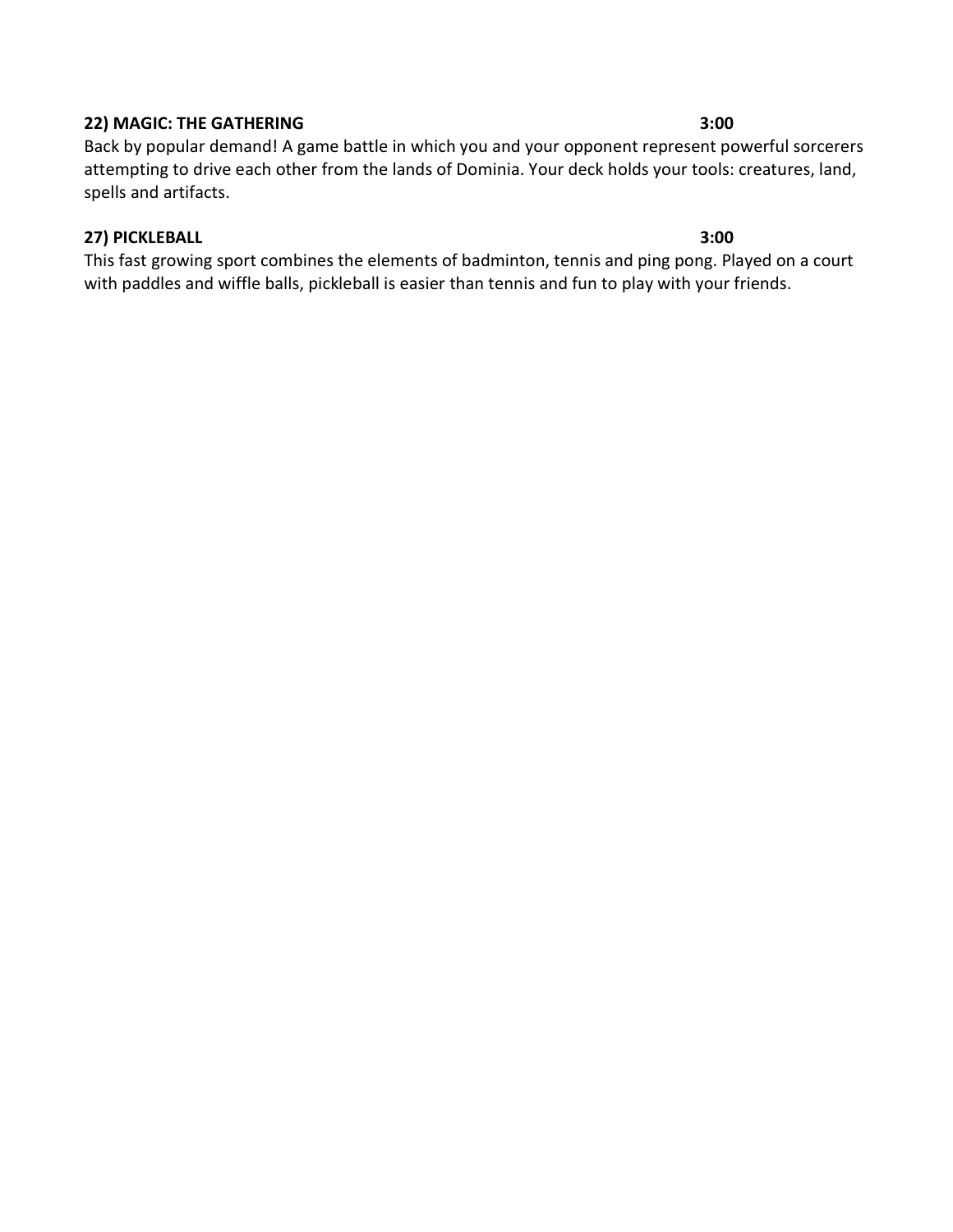# Trailblazers – campers that are currently in 6th Grade and up the 2020-21 school year

# 3) BASKETBALL 1:00

Campers will learn the FUNdamentals of basketball. Through drills and instruction campers will have a great time practicing dribbling, shooting, jumping and game play that emphasizes teamwork and sportsmanship.

# 6) CODE CENTRAL: Java 1:00

This course aims to teach the basics of one of the most powerful and wide spread programming languages—Java. You will learn about variables, loops, control structures (if/then logic), arrays and how to write classes. You will learn to think both algorithmically and creatively. We will use Java to calculate PI, and solve problems – for example, did the Indians get a good deal when they sold Manhattan to the Dutch for \$24 in 1626? We will create games like Mad Libs, guess the state capital, and how to convert English into Pig Latin. Students with prior knowledge will be given advanced projects. There are no prerequisites other than a desire to learn.

# 7) COMPUTER SIMULATION 1:00

Join us in the computer lab as we delve into simulated strategies and tactics with numerous engaging software titles. These include "Megaman" "Roller Coaster Creator". "2 Fast Driver", "Paintball Sim", "Dancing Craze", "Crazy Cooking" and more. Computer Sim continues to be one of the most popular classes at Challenge Camp!

# 24) National Geographic 1:00

Learn from the experts about nature photography. In this class we will study different methods and techniques that National Geographic photographers use to create the most spectacular photographs in the world… just peek into their magazine or website photos! Campers are required to have a charged digital camera or cell phone camera each day in class and will take photos of plants, trees, animals, insects, water, landscape and any natural beauty we uncover on campus. We will study photo editing and how to select your best photos with a detailed eye and use our learned techniques to create a nature photography portfolio to take home highlighting your work.

# 26) ORIGAMI 1:00

The term origami comes from the Japanese words "Oru" meaning "folded" and "Kami" meaning "paper." It is an ancient art form spanning over 1000 years that has evolved into an international creative pastime! Through literature and folktale, we will learn the exquisite art of paper folding. Using a single (or several sheets) of decorative paper there are infinite creative possibilities and you will be amazed at the results of folding and manipulation! Part sculpture, part paper folding and all rigorous engineering. Origami today, embodies animals and fantasy figures in an array of dimensions.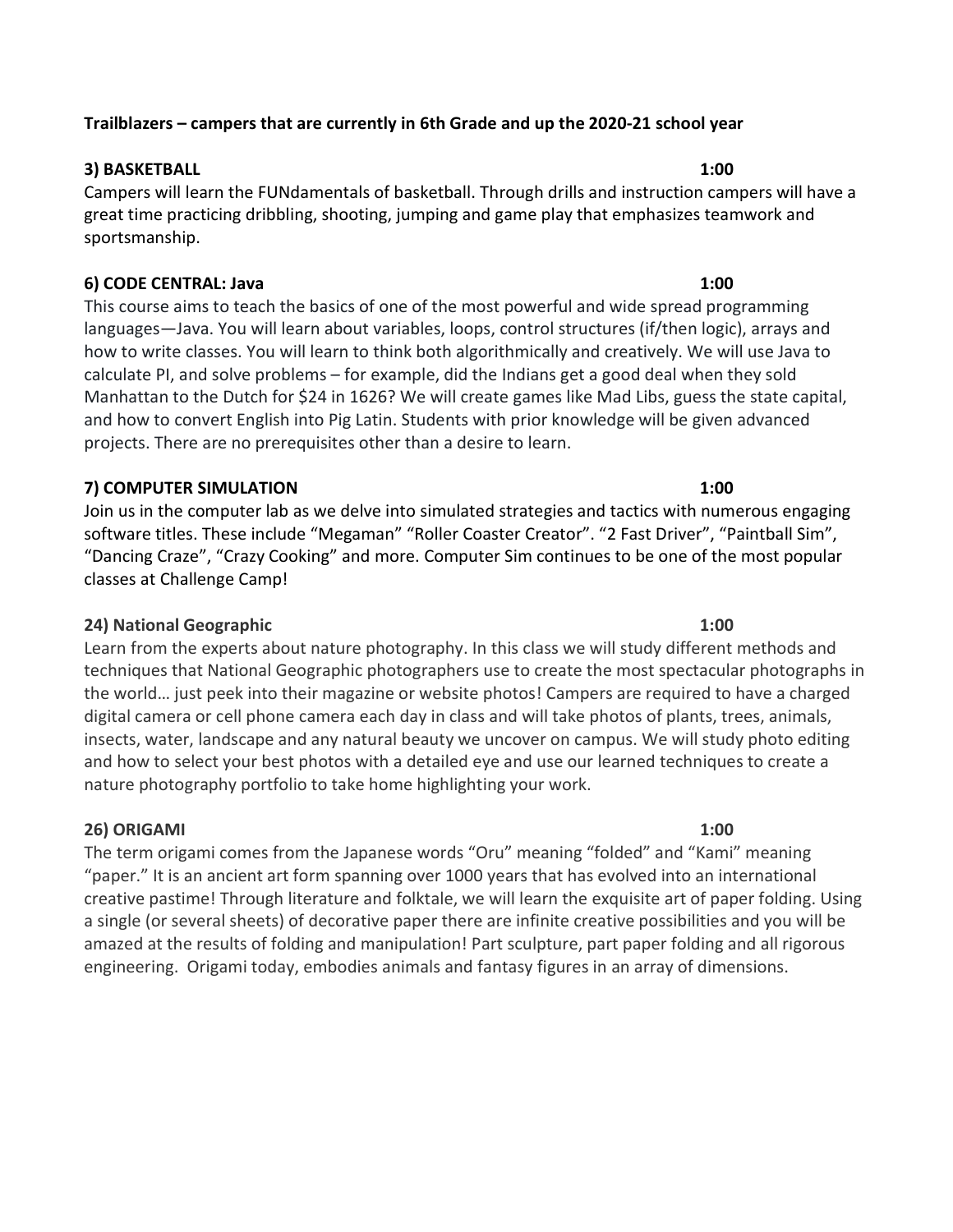### 31) ROCK STAR 1:00

Have you ever wanted to be in a rock and roll band? This class is an ensemble course providing instruction for musicians who wish to experience all facets of playing, rehearsing and performing with a rock band. The typical lineup of a band is rhythm guitar, lead guitar, bass and drums with a vocalist. Other instruments can be added to any band – keyboard players, fiddle players, horns, and auxiliary percussion players to increase the soundscape of the music. Challenge Camp provides amplification for guitarists, a bassist, a drum set, a keyboard and a P.A. for lead and backup vocals. This course is recommended for campers with musical training and a willingness to bring their own instruments. Beginners are welcome to join in the fun as well. The culmination of rock band class will include a performance for fellow campers as a final project.

## 32) ROCKET UNIVERSITY 1:00

Students will train to be real "rocket scientists" and "aerospace engineers" in this inspired offering. In "Rocket University" you will learn about the history of rockets from ancient Chinese fireworks, to modern day spacecraft and military applications while discovering principals of launching, trajectories, thrust, navigation, flight paths, altitudes, orbits, recovery methods, safety and more! Students will receive their individual rocket kits and assemble them while applying what they have learned to their design and construction. You will launch your rockets and record data.

Rocketry Fee: \$90

## 7) COMPUTER SIMULATION 2:00

Join us in the computer lab as we delve into simulated strategies and tactics with numerous engaging software titles. These include "Megaman" "Roller Coaster Creator". "2 Fast Driver", "Paintball Sim", "Dancing Craze", "Crazy Cooking" and more. Computer Sim continues to be one of the most popular classes at Challenge Camp!

### 9) DIGITAL COMICS 2:00

Digital graphic comics and stories are extremely popular with campers of all ages! In this engaging digital storytelling class we will read, write and illustrate our own comics and designs. You don't have to be an artist as there is themed art from you to pick from, incredible animation and loads of templates to start story building with! If you have an idea, you can quickly create visually dazzling content for your story. Create and animate your characters, word balloons, sound effects and bring your original stories to life on screen!

# 11) DUNGEONS & DRAGONS 2:00

If you can imagine and think of lands and magical creatures, then you can play Dungeons and Dragons. Think of yourself as a character in a book. Imagine magical places and items – many surprises lie ahead.

# 12) FENCING 2:00

En garde! Learn the exciting Olympic sport of fencing! Parry, cut, and lunge, as you improve strength, coordination, focus, balance and more. Fencing is a high-speed, exhilarating sport that relies on quick wits and cunning, and engages the entire body along with the mind… most importantly, it's FUN! Fencing Fee: \$100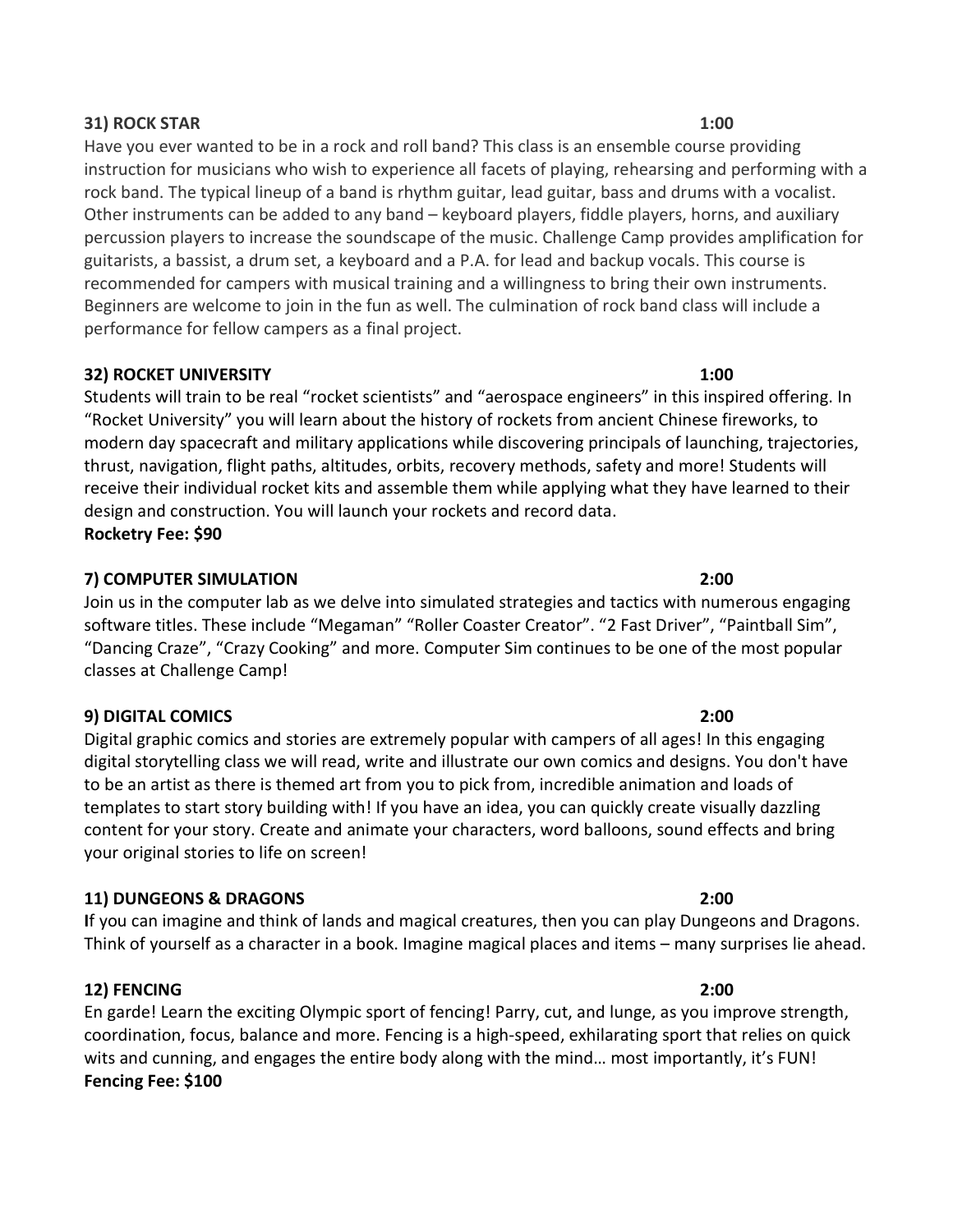### 36) SWEET & JOYFUL BAKING 2:00

In this baking class, we'll whip up a variety of different cookies and other sweet treats and focus on cookie decorating with amazing colors and styles! This class will offer artistic creativity while incorporating elements of math and science as it relates to baking. Campers will delight their families with the delicious goodies they will bring home to share. Baking Fee: \$90

## 37) ULTIMATE FRISBEE 2:00

Ultimate Frisbee is an exciting, non-contact team sport that is played throughout the world and whose popularity continues to rise. Ultimate is a unique mixture of Frisbee, football and soccer, providing an exhilarating workout. The spirit of the game stresses sportsmanship and fair play.

## 5) CLOSING BELL 3:00

In this introduction to Wall Street class, students will build a virtual stock portfolio and compete for the "best stock picker" bragging rights. After examining the activity at the NYSE and NASDAQ each day, we will learn analytical and operating aspects of the stock market. We will begin by evaluating and comparing stocks. We will review our portfolios daily and debate our purchases while learning to use tools to assist in our decisions to buy, sell or hold individual companies. By understanding how the stock market works, we will know the pros and cons of investing and how to buy low and sell high!

## 22) MAGIC: THE GATHERING 3:00

Back by popular demand! A game battle in which you and your opponent represent powerful sorcerers attempting to drive each other from the lands of Dominia. Your deck holds your tools: creatures, land, spells and artifacts.

### 25) NINJA WARRIOR 3:00

In this active class, campers will have fun exploring movement through creative elements. Utilizing props and obstacle courses, all will be physically challenged in a multitude of ways helping them gain body awareness and coordination. Campers will explore a range of movements including dynamic jumping, leaping and running as well as more controlled balance and stretching. Speed and endurance will be improved as well as elements of engagement and focus. The goal of this class is to build body confidence and have fun.

# 28) POP ART 3:00

Enter the world of Andy Warhol and Roy Lichtenstein in this multi media painting class. We will use papers, magazines, plastics and more to complete your pop art paintings! Made on canvas, these inspired, bright and modern works of art will allow you to spark your imagination and creativity!

### 35) SURVIVOR! 3:00

Orienteering, wilderness survival and emergency preparedness is about more than just lighting a fire and pitching a tent. Campers can build a water filter from found objects, communicate with emergency signaling methods, build shelter, find food, make emergency fires more than 5 different ways...even with a cell phone. We will have a scavenger hunt, play camouflage and learn Geocaching. Our session will end with a "wild marshmallow" hunt, s'mores, stories and songs.